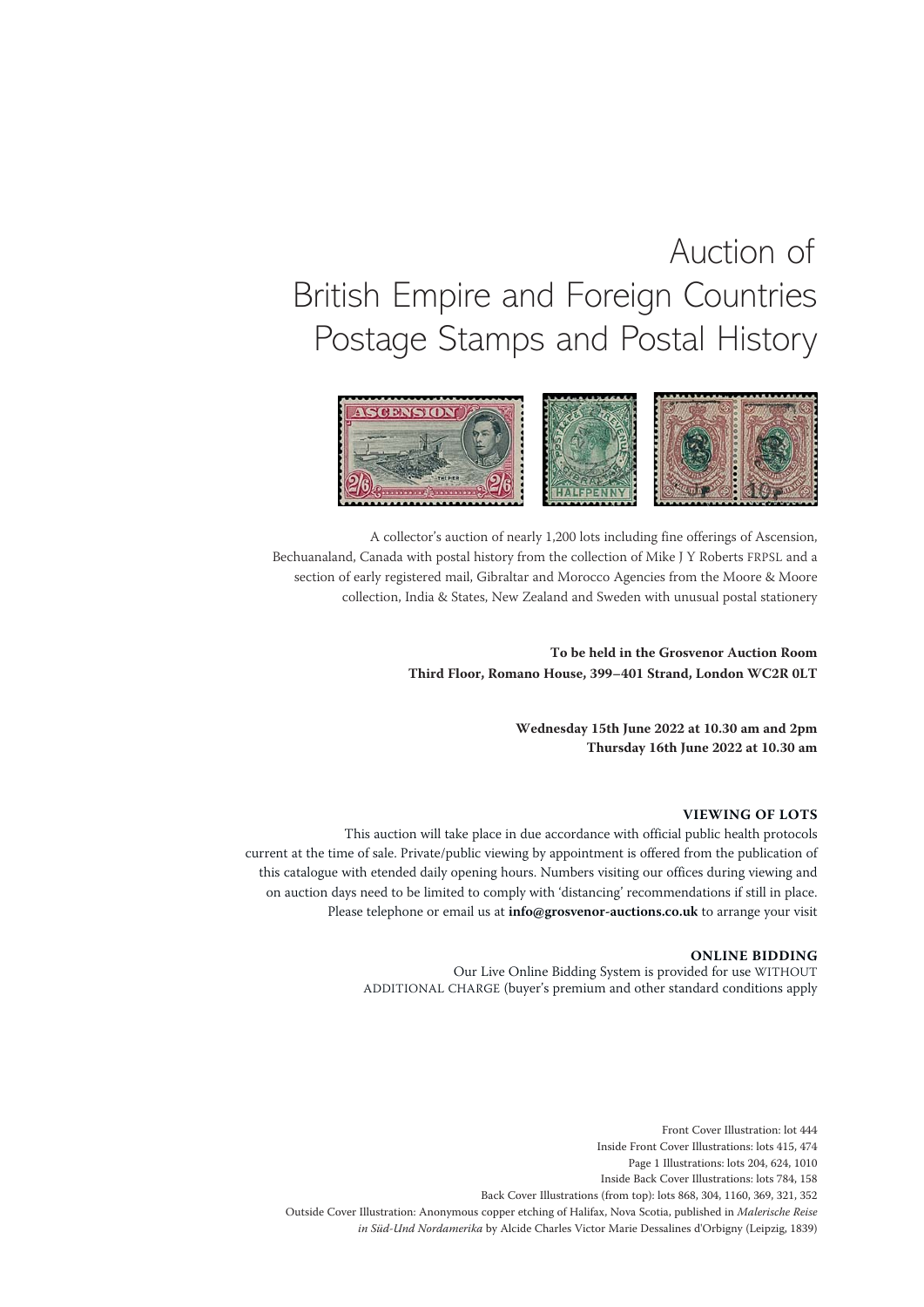# Grosvenor

# **399–401 Strand Third Floor London WC2R 0LT**

Telephone: 020 7379 8789 Email: info@grosvenor-auctions.co.uk Website: www.grosvenorauctions.com

# **Grosvenor Philatelic Auctions Ltd**

VAT No. GB 707 0214 77 Registered at the above address No. 3444274

# **Board of Directors**

James Grist Glyn Page Constanze Dennis Tom Margalski

# **Managing Director**

Constanze Dennis

# **Office Manager**

Tom Margalski

# **Philatelic Specialists and Consultants**

Constanze Dennis Glyn Page Andrew Williams James Grist Stuart Billington Chris Lawrence Andrew Claridge Charles Napper David Bird Tristan Brittain David Boyd John Forrest

# **Administrative Assistants**

Bethany Pascoe Hiwot Moges

# **Australia Representative**

Charles Bromser 37 Bridport Street, South Melbourne, Vic 3205, Australia Tel: 03 9690 3438 Email: chabro@optusnet.com.au

# **Canada Representative**

Peter Rennie #503-4002 Boul. des Sources, Dollard des Ormeaux QC H9B 2C8, Canada Tel: 1 514 542 1401 Email: stampappraisals@outlook.com

# **USA Representative**

Stephen D Schumann 2417 Cabrillo Drive, Hayward CA 94545-4535, USA Tel: (510) 785 4794 Email: stephen.schumann@att.net

# **Designer**

Dorothy Sharp, Merriton Sharp, London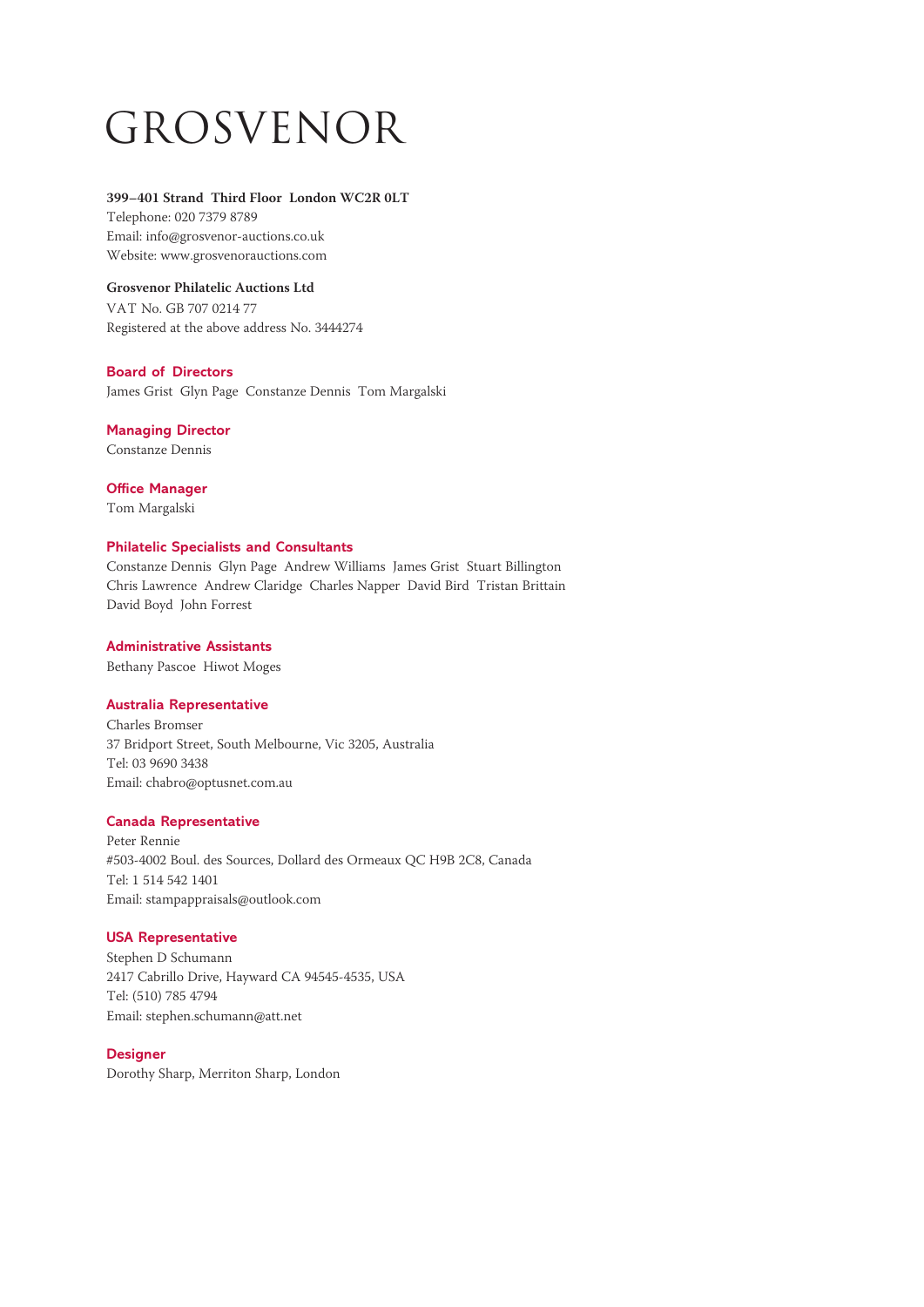# *Contents of this catalogue*

# **Wednesday 15th June at 10.30 am**

**Miscellaneous & Mixed Lots** *Lots 1–139 including* Postal History and Covers *Lots 107–130*

# **British Empire & Foreign Countries**

**Aden – Burma** *Lots 140–386 including* Ascension *Lots 150–216* Australia & States *Lots 217–270* Bechuanaland *Lots 294–338* Bermuda *Lots 342–357* British Levant *Lots 360–371*

# **Wednesday 15th June at 2 pm**

# **British Empire & Foreign Countries**

**Canada – Jordan** *Lots 387–778 including* Canada and Provinces *Lots 387–489* Cyprus *Lots 513–529* Egypt *Lots 534–542* Germany & Colonies *Lots 575–592* Gibraltar *Lots 593–660* India & States *Lots 690–757*

# **Thursday 16th June at 10.30 am**

**British Empire & Foreign Countries Kenya, Uganda and Tanganyika – Zanzibar** *Lots 779–1189 including* Leeward Islands *Lots 787–805* Malaya & States *Lots 807–825* Morocco Agencies *Lots 836–865* New Zealand *Lots 890–936* North Borneo *Lots 942–964* Saint Helena *Lots 1011–1026* South Africa & Provinces *Lots 1069–1114*

## **Auction Agents**

The following independent auction agents will be pleased to represent you at our auctions. This list is provided for the convenience of our clients, without recommendation or guarantee, and all enquiries should be directed to the addresses below.

*Trevor Chinery Auction Agency* 72 Sherwood Drive Spalding Lincolnshire PE11 1QP Telephone 07527 444825 Fax 01775 711378 Email trevortrilogy@aol.com Website: philatelic-auction-agent.co.uk

*Nick Martin (Love Auctions)* 2 Field View Ashton Road Road Siddington Cirencester Gloucestershire GL7 6HB Email: enquiries@loveauctions.co.uk Website: www.loveauctions.co.uk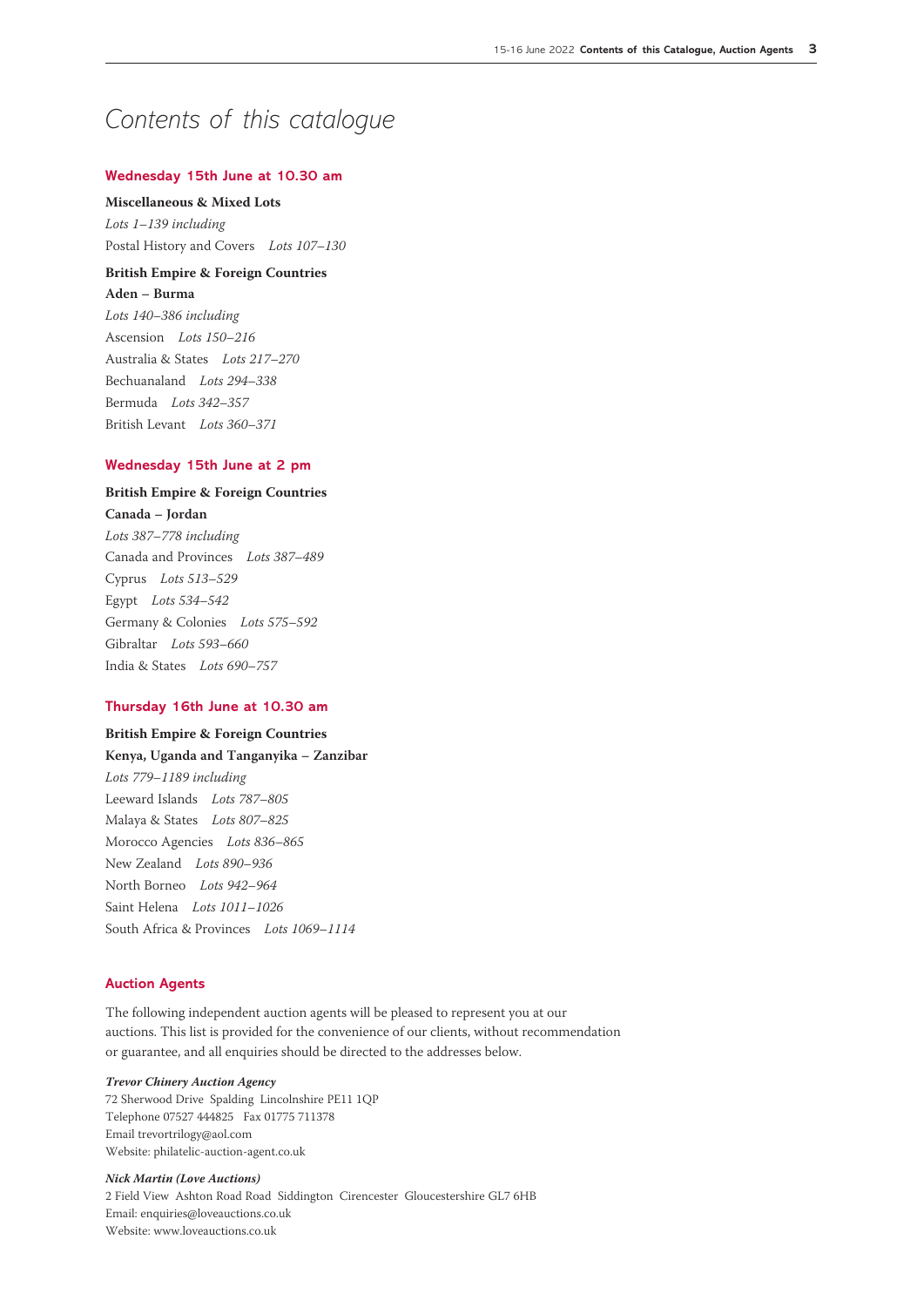# *Conditions of Business*

#### **Conditions mostly concerning buyers**

## **1 The buyer**

The highest bidder shall be the buyer at the 'hammer price' and any dispute shall be settled at the auctioneer's absolute discretion. Every bidder shall be deemed to act as principal unless there is in force a written acknowledgement by Grosvenor that he acts as agent on behalf of a named principal.

#### **2 Minimum increment**

The bidding and advances shall be regulated by and at the absolute discretion of the auctioneer.

# **3 The premium**

The buyer shall pay to Grosvenor a premium of 24% on the 'hammer price' inclusive of a sum in lieu of Value Added Tax at the standard rate and agrees that Grosvenor, when acting as agent for the seller, may also receive commission from the seller in accordance with Condition 15.

## **4 Value Added Tax (VAT)**

Lots on which Value Added Tax at 20% is payable by the buyer on the 'hammer price' are indicated in the catalogue with the sign '**†**'. Lots with an **'X'** before the lot number have 5% Importation VAT charged on the hammer price because they have been imported into the UK. In such cases Grosvenor has used a temporary importation procedure which in effect means that the point of importation is deferred until the lot has been sold by Grosvenor. At that point the buyer is treated as the importer and is liable to pay the Import VAT due.

#### **5 Payment**

Immediately a lot is sold the buyer shall:

(a) give to Grosvenor his name and address and, if so requested, proof of identity; and

(b) pay to Grosvenor the 'total amount due' (unless credit terms have been agreed with Grosvenor before the auction).

**6** Grosvenor may, at its absolute discretion, agree credit terms with the buyer before an auction under which the buyer will be entitled to take possession of lots purchased up to an agreed amount in value in advance of payment by a determined future date of the 'total amount due'.

**7** Any payments by a buyer to Grosvenor may be applied by Grosvenor towards any sums owing from that buyer to Grosvenor on any account whatever without regard to any directions of the buyer or his agent, whether express or implied.

#### **8 Collection of purchases**

The ownership of the lot purchased shall not pass to the buyer until he has made payment in full to Grosvenor of the 'total amount due'.

**9** (a) The buyer shall at his own expense take away the lot purchased not later than 5 working days after the day of the auction but (unless credit terms have been agreed in accordance with Condition 7) not before payment to Grosvenor of the 'total amount due'.

(b) The buyer shall be responsible for any removal, storage and insurance charges on any lot not taken away within 5 working days of the day of the auction.

(c) The packing and handling of purchased lots by Grosvenor staff is undertaken solely as a courtesy to clients and, in the case of fragile articles, will be undertaken only at Grosvenor's discretion. In no event will Grosvenor be liable for damage to glass or frames, regardless of the cause.

## **10 Buyer's responsibility for Lots purchased**

The buyer will be responsible for loss or damage to lots purchased from the time of collection or the expiry of 5 working days after the day of the auction, whichever is the sooner, and neither Grosvenor nor its servants or agents shall thereafter be responsible for any loss or damage of any kind, whether caused by negligence or otherwise, while any lot is in its custody or under its control.

# **11 Remedies for non-payment or failure to collect**

If any lot is not paid for in full and taken away in accordance with Conditions 6 and 10, or if there is any other breach of either of those Conditions, Grosvenor as agent of the seller shall, at its absolute discretion and without prejudice to any other rights it may have, be entitled to exercise one or more of the following rights and remedies:

(a) to proceed against the buyer for damages for breach of contract.

(b) to rescind the sale of that or any other lots

(c) to re-sell the lot or cause it to be re-sold by public auction or private sale and the defaulting buyer shall pay to Grosvenor any resulting deficiency in the 'total amount due' after deduction of any part payment and addition of re-sale costs and any surplus shall belong to the seller.

(d) to remove, store and insure the lot at the expense of the defaulting buyer and, in the case of storage, either at Grosvenor premises or elsewhere.

(e) to charge interest at a rate not exceeding 1.5% per month on the 'total amount due' to the extent it remains unpaid for more than 5 working days after the day of the auction.

(f) to retain that or any other lot sold to the same buyer at the sale or any other auction and release it only after payment of the 'total amount due'.

(g) to reject or ignore any bids made by or on behalf of the defaulting buyer at any future auctions or obtaining a deposit before accepting any bids in future.

(h) to apply any proceeds of sale then due or at any time thereafter becoming due to the defaulting buyer towards settlement of the 'total amount due' and to exercise a lien on any property of the defaulting buyer which is in Grosvenor's possession for any purpose.

## **12 Liability of Grosvenor and sellers**

#### (a) Each lot is sold as:

(i) *Genuine* unless otherwise described in the sale catalogue.

(ii) *Correctly described* (see also clause 12 (f)). The date of any certificate forming part of the description of any lot will be included in the description.

(b) A purchaser shall be at liberty to reject any lot if he:

(i) within 7 days gives the auctioneer written notice of intention to question the genuineness of or, as the case may be, the accuracy of the description of the lot and/or requests the submission of the lot to a recognised expert or expert committee in accordance with the Grosvenor expertising policy separately stated.

(ii) proves that the lot is not genuine or was incorrectly described; and

(iii) returns to the auctioneer within 30 days of the date of the sale,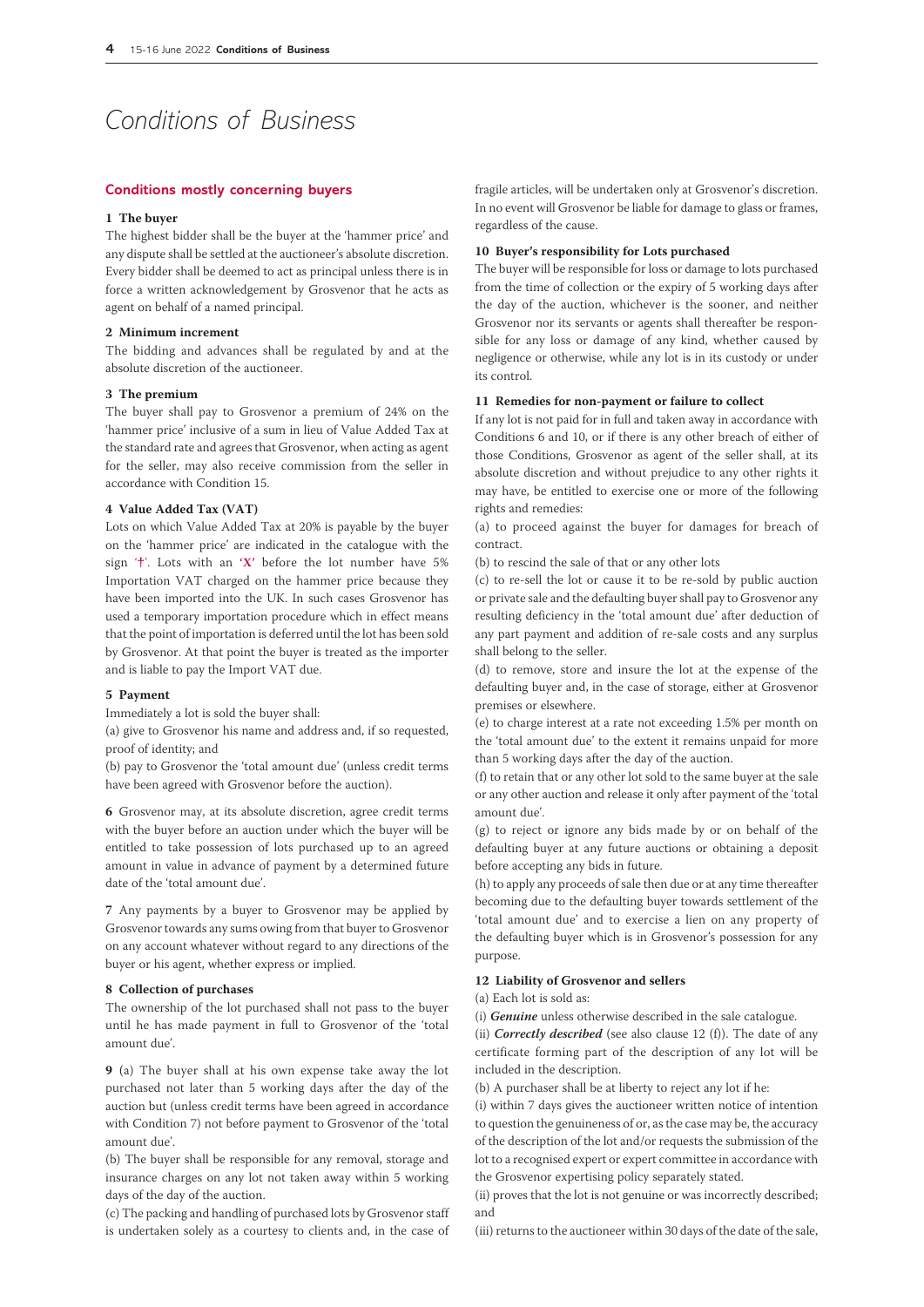the lot in the same condition as it was at the time of the sale; provided that the auctioneer may, at his absolute discretion, on receiving a request in writing from the purchaser, extend for a reasonable period of time the return of the lot, to enable it to be submitted to an agreed expert or expert committee.

**nb**: The onus of proving a lot not to be genuine, or incorrectly described, is on the purchaser. The inability of a recognised expert or expert committee to express a definite opinion shall serve to discharge the onus on the purchaser and shall be a ground for rejecting the lot concerned.

(c) Where a lot has been submitted for an expert opinion, all costs for such an option shall be paid for by the person who retains the item or items to which the opinion relates.

(d) Where the purchaser of a lot discharges the onus and acts in accordance with sub clause (b) of this clause, the auctioneer shall rescind the sale and repay to the purchaser the purchase money paid by him in respect of the lot.

(e) No lot shall be rejected if, subsequent to the sale, it has been immersed in water, marked by an expert or expert committee, or treated by any other process, unless the auctioneer's permission to subject the lot to such a process has first been obtained in writing.

(f) Any lots listed under 'Collections and Various' or stated to comprise or contain a collection, issues or stamps, which are undescribed, shall be put up for sale, not subject to rejection, and shall be taken by the purchaser with all (if any) faults, lack of genuineness, and errors of description, and numbers of stamps within the lot, and the purchaser shall have no right to reject the lot; except that, notwithstanding the foregoing provisions of this sub clause, where before the sale a person intending to bid at the sale gives notice in writing to, and satisfies the auctioneer, that any such lot contains any item or items not described in the sale catalogue, and that person specifically describes such in that notice, then that item or items shall, as between the auctioneer and that person, be taken to form part of the description of the lot for purposes of sub clauses (a), (b) and (d) of this clause.

(g) No lot illustrated in the catalogue shall be rejected on the grounds of cancellation, centring, margins, perforation or other characteristics apparent from the illustration. Catalogue illustrations are not guaranteed for tone or colour and no lot shall be rejected on the ground of inaccurate reproduction. Imperfections on covers shall not constitute grounds for return unless of an exceptional nature.

**13** Grosvenor sells as agent for the seller (except where it is stated wholly or partly to own any lot as principal) and as such is not responsible for any default by seller or buyer.

**14** Any representation or statement by Grosvenor, in any catalogue as to authorship, attribution, genuineness, origin, date, age, provenance, condition or estimated selling price is a statement of opinion only. Every person interested should exercise and rely on his own judgment as to such matters and neither Grosvenor nor its servants or agents are responsible for the correctness of such opinions.

**15** Whilst the interests of prospective buyers are best served by attendance at the auction, Grosvenor will, if so instructed, execute bids on their behalf, neither Grosvenor nor its servants or agents being responsible for any neglect or default in doing so or for failing to do so.

**16** Grosvenor shall have the right, at its discretion, to refuse admission to its premises or attendance at its auctions by any person.

**17** Grosvenor has absolute discretion without giving any reason to refuse any bid, to divide any lot, to combine any two or more lots, to withdraw any lot from the auction and in case of dispute to put up any lot for auction again.

**18** (a) Any indemnity under these Conditions shall extend to all actions, proceedings costs, expenses, claims and demands whatever incurred or suffered by the person entitled to the benefit of the indemnity.

(b) Grosvenor declares itself to be a trustee for its relevant servants and agents of the benefit of every indemnity under these Conditions to the extent that such indemnity is expressed to be for the benefit of its servants and agents.

**19** Any notice by Grosvenor to a seller, consignor, prospective bidder or buyer may be given by first class mail or airmail and if so given shall be deemed to have been duly received by the addressee 48 hours after posting.

**20** These Conditions shall be governed by and construed in accordance with English law. All transactions to which these Conditions apply and all matters connected therewith shall also be governed by English law. Grosvenor hereby submits to the exclusive jurisdiction of the English courts and all other parties concerned hereby submit to the non-exclusive jurisdiction of the English courts.

# **General conditions and definitions**

**1** In these Conditions:

(a) 'catalogue' includes any advertisement, brochure, estimate, price list and other publication.

(b) 'hammer price' means the price at which a lot is knocked down by the auctioneer to the buyer.

(c) 'total amount due' means the 'hammer price' in respect of the lot sold together with any premium, Value Added Tax chargeable and additional charges and expenses due from a defaulting buyer in pounds sterling;

(d) 'deliberate forgery' means an imitation made with the intention of deceiving as to authorship, origin, date, age, period, culture or source which is not shown to be such in the description in the catalogue and which at the date of the sale had a value materially less than it would have had if it had been in accordance with that description.

(e) 'sale proceeds' means the net amount due to the seller being the 'hammer price' of the lot sold less commission at the 'stated rates' and 'expenses' and any other amounts due to Grosvenor by the seller in whatever capacity and howsoever arising.

(f) 'stated rate' means Grosvenor published rates of commission for the time being and a sum in lieu of Value Added Tax thereon. (g) 'expenses' in relation to the sale of any lot means Grosvenor charges and expenses for insurance, illustrations, special advertising, packing and freight of that lot and any Value Added Tax thereon.

(h) 'bought-in price' means 5 per cent more than the highest bid received below the reserve.

## **2 Vendor's commission on sales**

A commission of 15% is payable by the vendor on the hammer price on lots sold, unless otherwise agreed.

#### **3 VAT**

Commission, illustrations, insurance and advertising are subject to VAT at the standard rate where appropriate.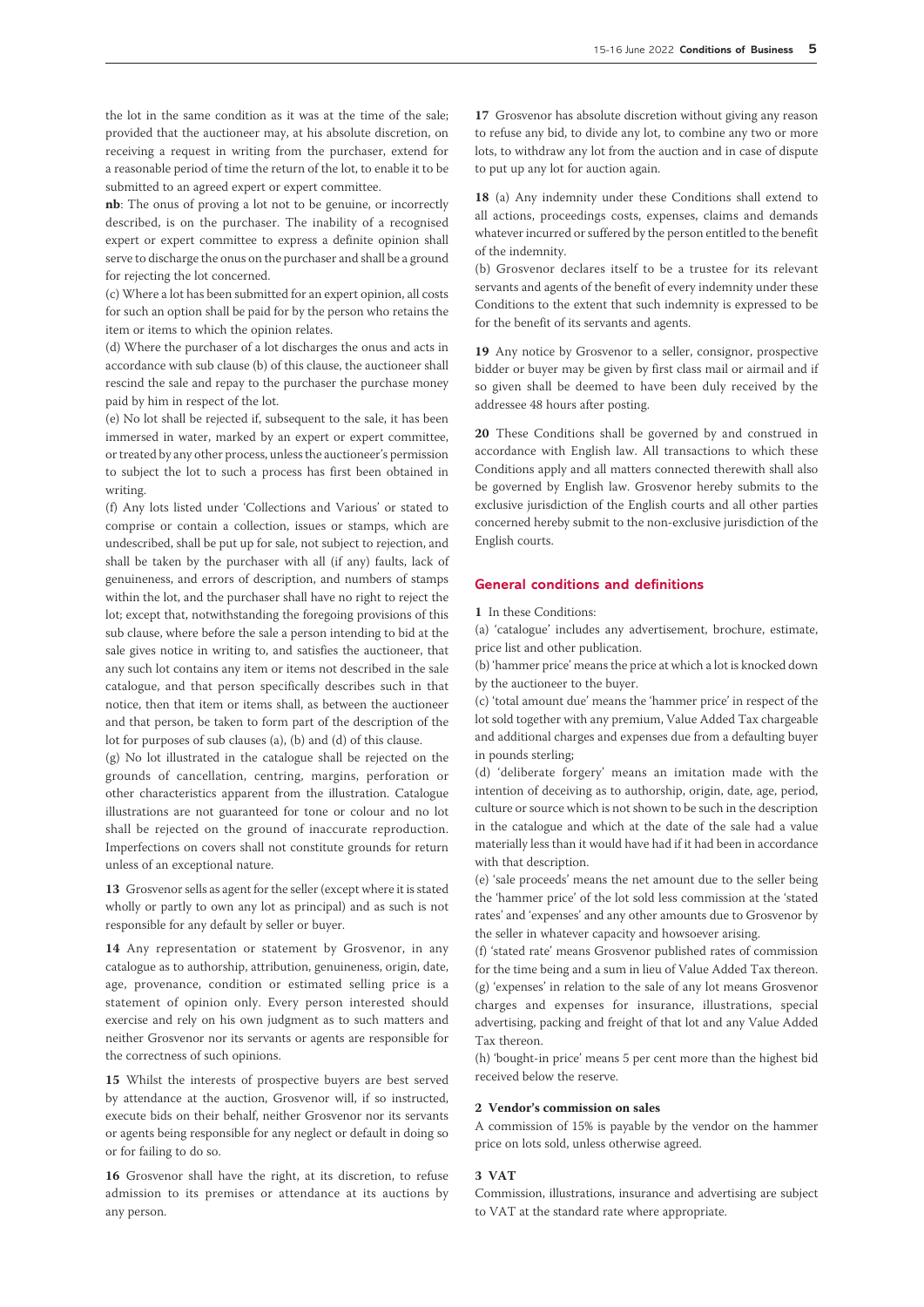# *Further Information for Bidders*

# **Absentee bids**

If instructed we will execute bids and advise intending purchasers. No charge is made for this service. Lots will always be bought as cheaply as is allowed by such other bids and reserves as are on our books. In the event of identical bids, the earliest received will take precedence. Always indicate a 'top limit' – the amount to which you would bid if you were attending the auction yourself. 'Buy' or unlimited bids will not be accepted. *All bids must be confirmed in writing, by fax or email prior to the date of the sale.* 

#### **Bidding slip**

Further advice to bidders and purchasers may be found on the bidding slip included with this catalogue. Please use this slip when sending bids to us. *It is vital that the slip should be signed.*

#### **Buyer's premium**

A buyer's premium of 24% on the hammer price, inclusive of an amount in lieu of VAT, is payable by the buyer on all lots.

# **Imported lots**

Lots with an '**X**' before the lot number have 5% Importation Tax charged on the hammer price because they have been imported into the UK. In such cases Grosvenor has used a temporary importation procedure which in effect means that the point of importation is deferred until the lot has been sold by Grosvenor. At that point the buyer is treated as the importer and is liable to pay the Import Tax due.

# **Pre-sale estimates**

The pre-sale estimates are intended as a guide for prospective purchasers. Any bid between the listed figures would, in our opinion, offer a fair chance of success. However, all lots, depending on the degree of competition, can realise prices either above or below the listed estimates.

#### **Methods of payment**

Payment may be made by transfer direct to the Grosvenor Philatelic Auctions Ltd. account.

*Bank of Scotland P.O. Box 1000, BX2 1LB Account number: 06741391 Sort Code: 12-24-81 IBAN: GB88BOFS12248106741391 Swiftcode: BOFSGBS1BBL*

*Please include your name and invoice number with your instruction to the bank. If paying by this method from overseas an additional amount (minimum £6) should be added to cover the bank charges that will be incurred, otherwise your total balance due may not be cleared.* 

Alternative methods of payment which will enable immediate clearance of purchases include cash, bankers drafts, debit and credit cards (Mastercard or Visa). **Please note that Paypal is not accepted.** Although personal and company cheques are accepted, buyers are advised that lots will not be released until such cheques have cleared. Purchases will be despatched as soon as possible upon receipt of your written despatch instructions and full payment for the lots you have bought. Carriage will be at the buyer's expense. Estimates and advice on all methods of despatch can be provided upon request.

Payments for purchases made by cards issued outside the EU, or by any corporate card, are subject to a surcharge of 2.5% (+ VAT when applicable). Cards registered outside the UK will be charged in the currency of your account unless stipulated otherwise by you. UK credit cards and all EU cards will be accepted up to a current maximum amount of £1,000*. For your own security please do not supply your credit card information via email.*

Insurance cover will be arranged unless otherwise specified and will be included in the carriage charge.

## **Clearance of purchases**

Buyers who have not established a credit arrangement with Grosvenor will be asked to pay for their purchases when they wish to take possession of them. It is regretted that Grosvenor cannot take Banker's references over the telephone at the time of clearance and that buyers cannot take possession of their purchases until cheques are cleared.

If buyers wish to pay for their purchases by cheque they are urged to arrange clearance of their cheques well in advance of the sale by supplying appropriate banker's references.

In the case of cheques drawn on foreign banks, £12 must be added to the invoice total, otherwise such cheques will be returned.

Buyers may be requested to supply a reasonable means of identification at the time of payment.

Lots will only be released to the purchaser or his authorised representative if full payment has been received by Grosvenor together with settlement of any charges due.

- **Please note that invoices unpaid by the due date will incur interest charges unless an arrangement for extended credit has been arranged in writing with the auctioneer prior to the Sale.**
- **Failure to pay an invoice in full by the due date is likely to result in our refusal to accept any future bids.**
- *Overseas buyers please note.* Lots sold subject to Temporary **Importation Tax to non-EEC buyers will not be available for clearing on the day of the sale.**

#### **Requests for computer scans**

Grosvenor is generally prepared to supply by email on request a strictly limited number of computer scans of items not illustrated in the catalogue or on our website. These will be sent in JPEG format unless otherwise specified.

Requests should be sent to our email address: **info@grosvenor-auctions.co.uk**

**Please note that we must reserve the right to refuse any requests that we do not consider practical to meet.**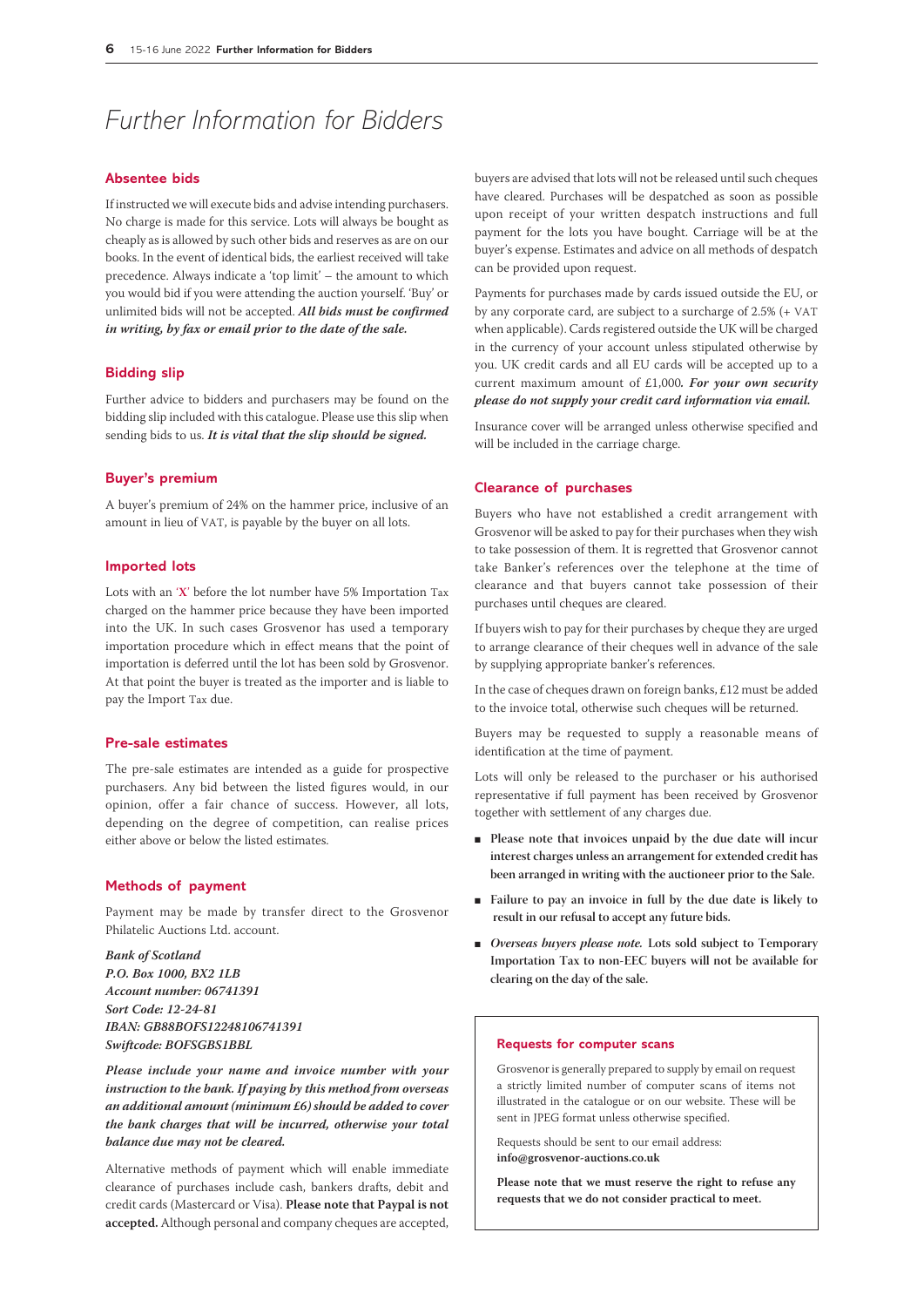# **Payments by Credit or Debit Card**

Payments made by Visa or Mastercards issued outside the EU, or by any corporate card, are subject to a surcharge of 2.5% (+VAT when applicable). **UK credit cards and all EU cards will be accepted only up to a maximum amount of £1,000.**

# **Grosvenor Extensions Policy**

- Requests for the possible sale of a lot 'on extension' must be made in writing not less than 48 hours before the commencement of the auction.
- The name of the proposed expert or expert committee must be provided to and approved by us before the sale. Some experts mark forged stamps and it is particularly important that permission for submission to these authorities be obtained from us beforehand.
- The reason for the extension request must be stated. Requests relating to condition only will not normally be approved.
- Extension requests will not be granted for any lot already accompanied by a recent certificate of authenticity, except by special permission.
- The sale of any lot identified in its description as having 'faults', 'defects' or 'imperfections' will not be cancelled in the event of these being specified individually on the issued certificate.
- Lots will be submitted directly to the nominated expert or expert committee by Grosvenor, unless otherwise agreed.

# **Advice on References and Condition**

Quotations of catalogue numbers and values are taken from Stanley Gibbons catalogues, and other catalogues named in the text, current at the time of lotting. This auction contains many items that are unique or of exceptional rarity. It should be noted that all philatelic items are graded and described in relation to their condition as normally found. Covers in particular should be expected to have minor imperfections consistent with their age and passage through the postal system and only significant faults will be described. The condition of covers will not be considered as grounds for return.

The illustration of a lot in the catalogue or on the internet is deemed to form part of its description and lots may not be rejected on the grounds of imperfections that are visible clearly from the illustration.

# **Symbols**

- **O** Unmounted Mint B Booklet
- 
- $\overrightarrow{\mathbf{x}}$  Unused **E** Essay
- 
- ⊞ Block of Four L Literature
- **B** Block of larger than Four **M** Miniature Sheet
- ✉ Used on cover, entire, etc <sup>P</sup> Proof
- 
- ▲ Used on piece or front S Specimen
- 
- ★ Mint C Cancelled
	-
- O Used F Forgery
	-
	-
	-
- → Airmail R Reprint
	-